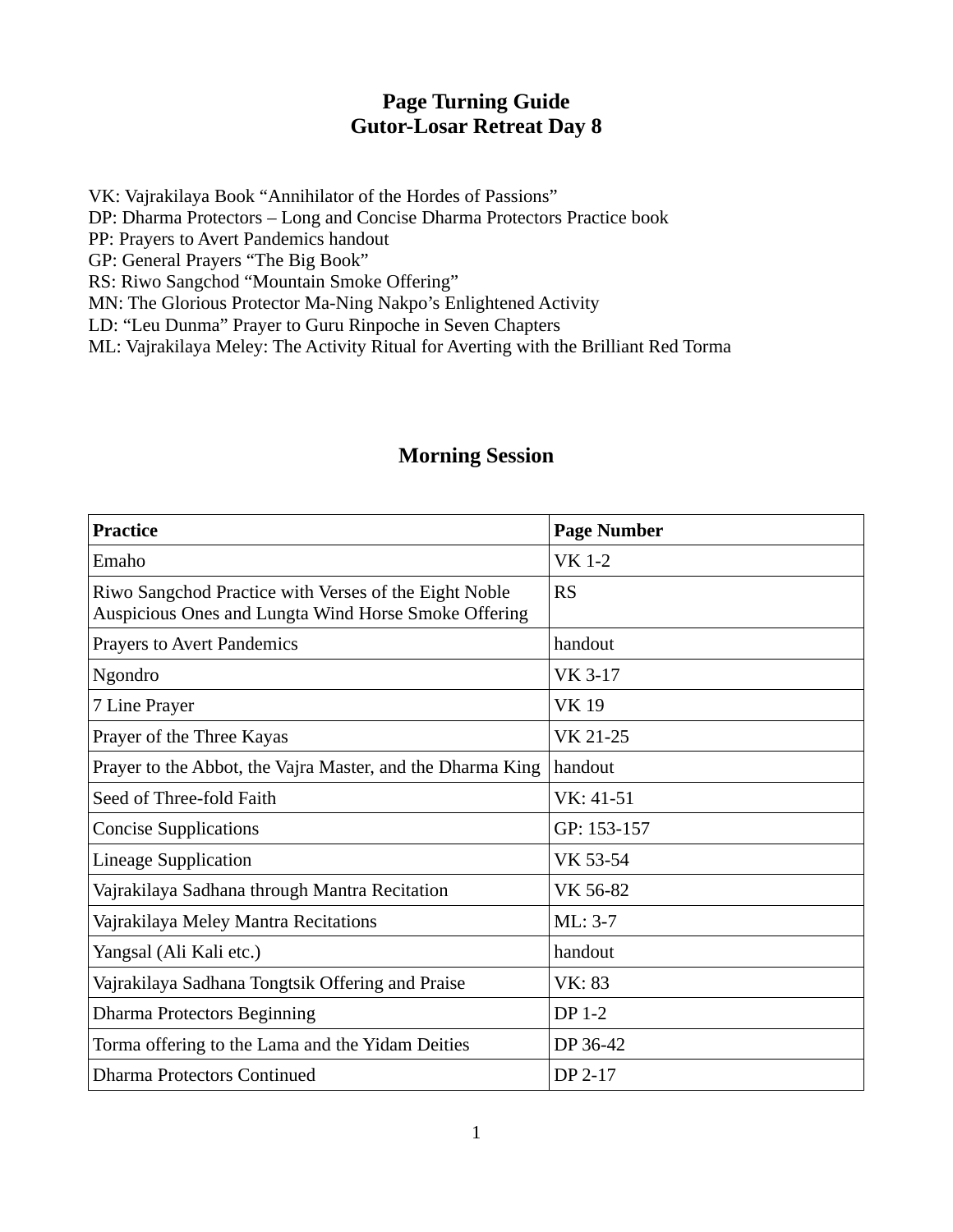| Maning                       | $MN$ 1-29             |
|------------------------------|-----------------------|
| Ekajati                      | DP 146-151            |
| Long Shenpa                  | $\overline{DP}$ 55-78 |
| <b>Session Break prayers</b> | handout               |

## **Afternoon Session**

| Practice                                   | <b>Page Number</b> |
|--------------------------------------------|--------------------|
| <b>Blessing the Fulfillment Substances</b> | handout            |
| Long Shenpa Fulfillment                    | DP 78-85           |
| <b>Shenpa Accumulations</b>                | DP 108-109, 127    |
| Long Shenpa Conclusion                     | DP 85-90           |
| Vajrakilaya Protectors                     | $DP: 43-50$        |
| <b>Concise Protector Prayers</b>           | GP: 177-207        |
| Terdak Zhidak                              | DP: 17-23          |
| <b>Maning Fulfillment</b>                  | MN: 29-36          |
| Damchen Chitor Confession                  | handout            |
| <b>Requesting Enlightened Activity</b>     | GP: 209-228        |
| Leu Dunma Chapters One through Six         | LD 14-110          |
| <b>Session Break prayers</b>               | handout            |

## Short Break

| <b>Butter Lamp Offering Prayers</b> | GP: 255-258 |
|-------------------------------------|-------------|
| <b>Zhitok Dangpo Confession</b>     | handout     |
| Sadhana Tsok                        | VK: 125-134 |
| Meley Tsok                          | ML: 13-40   |
| Dorje Drolo Kangwa                  | VK: 137-147 |
| Yingkyi Bendhar                     | VK: 135-136 |
| <b>Tsok Khang Dechen</b>            | VK: 149-152 |